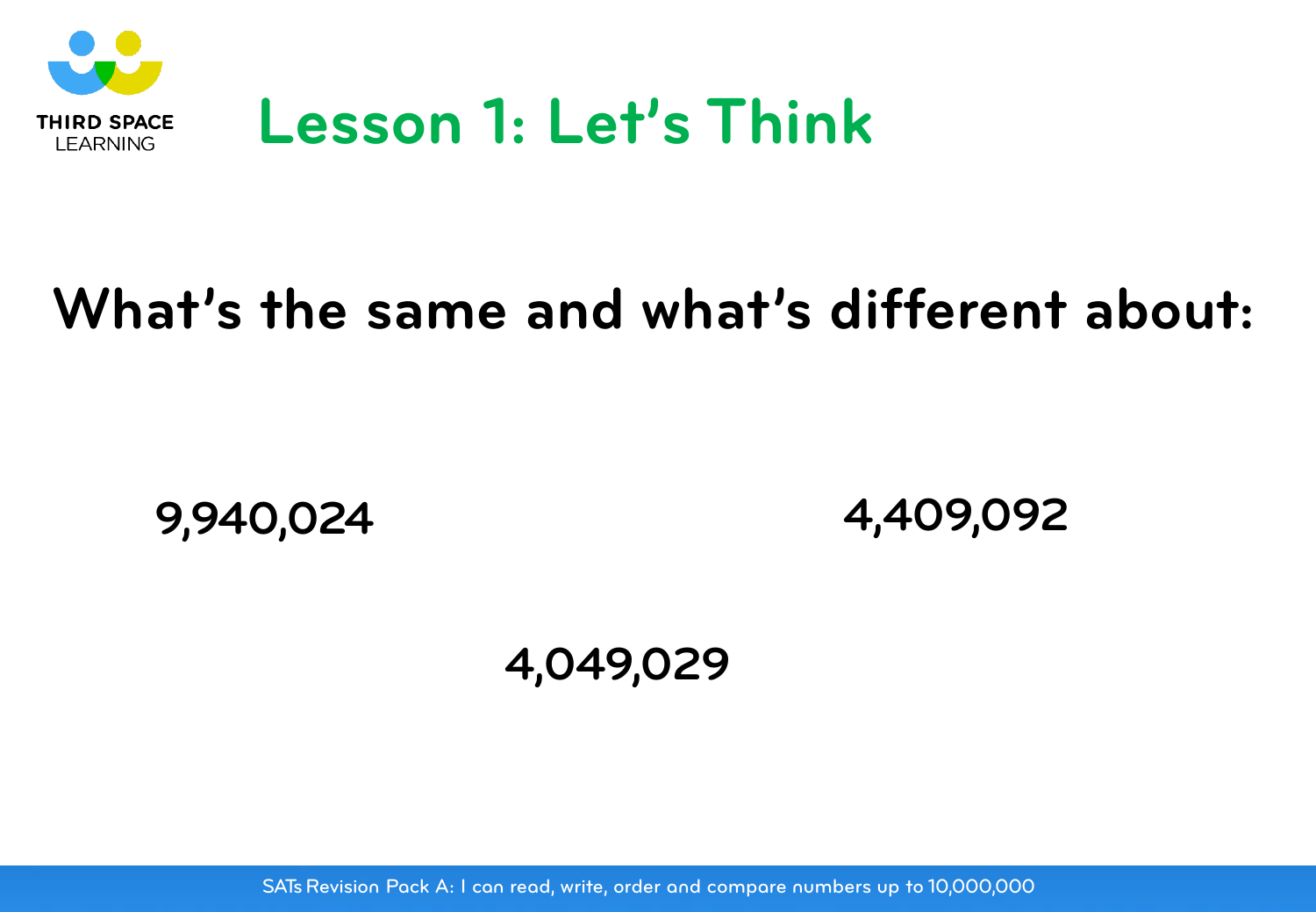

# **Place the < or > signs into the statements below to make them correct:**



SATs Revision Pack A: I can read, write, order and compare numbers up to 10,000,000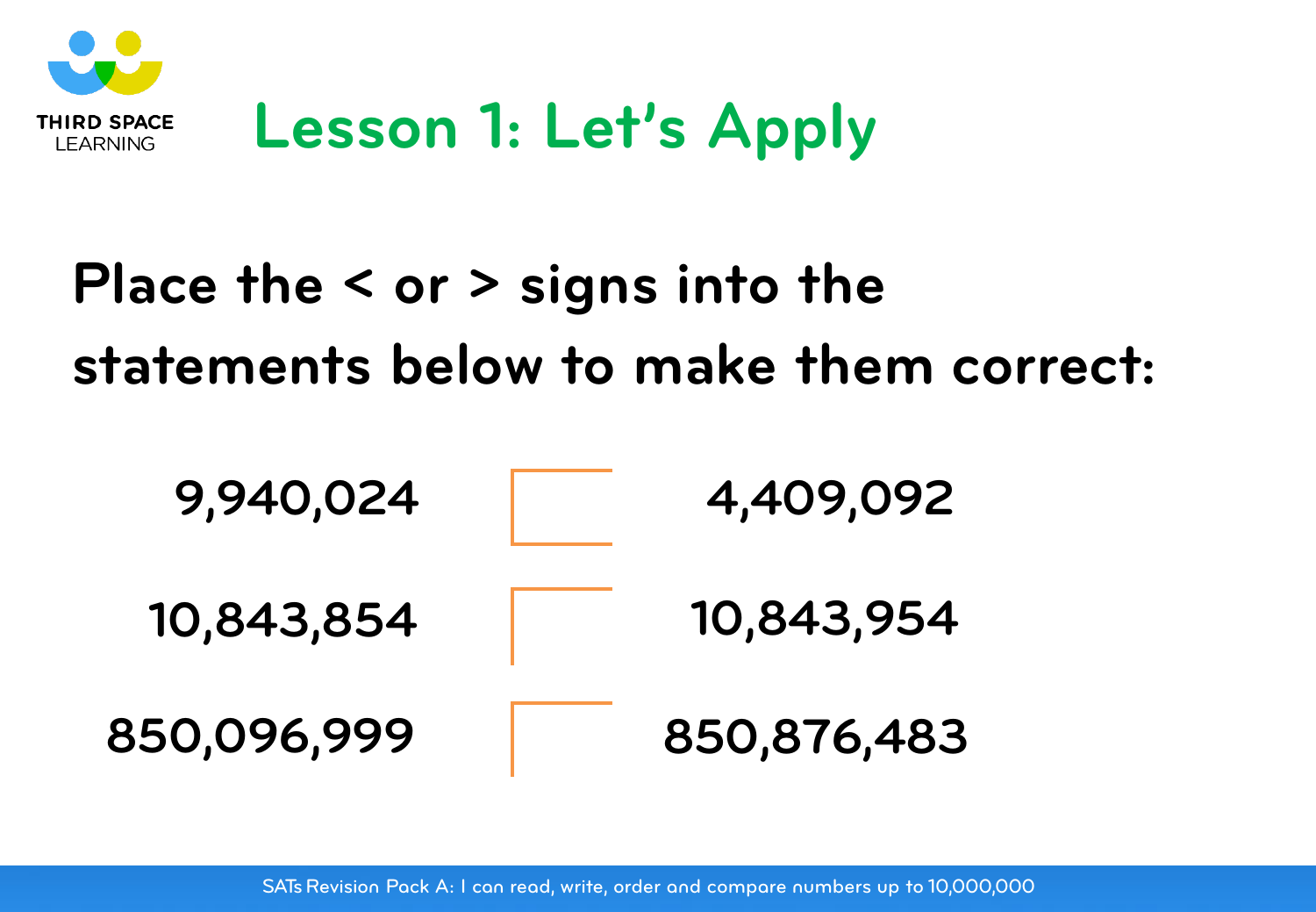

## **Lesson 2: Let's Think**

# **Four children are playing on the 'Tomb Runner' app on their tablets. Here are their final scores:**



#### **Who scored the most? Who scored the least?**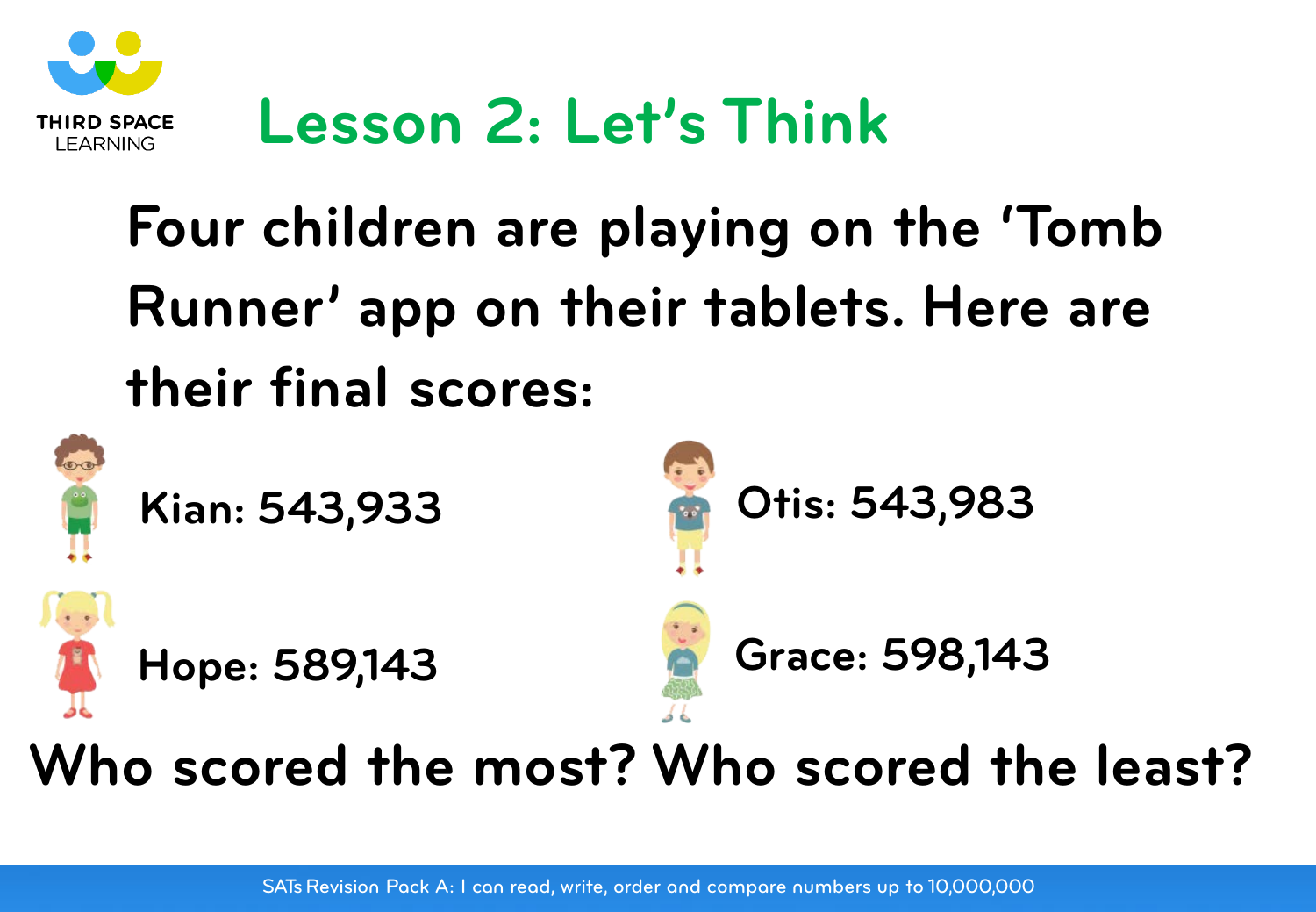

### **Order these numbers from smallest to largest.**

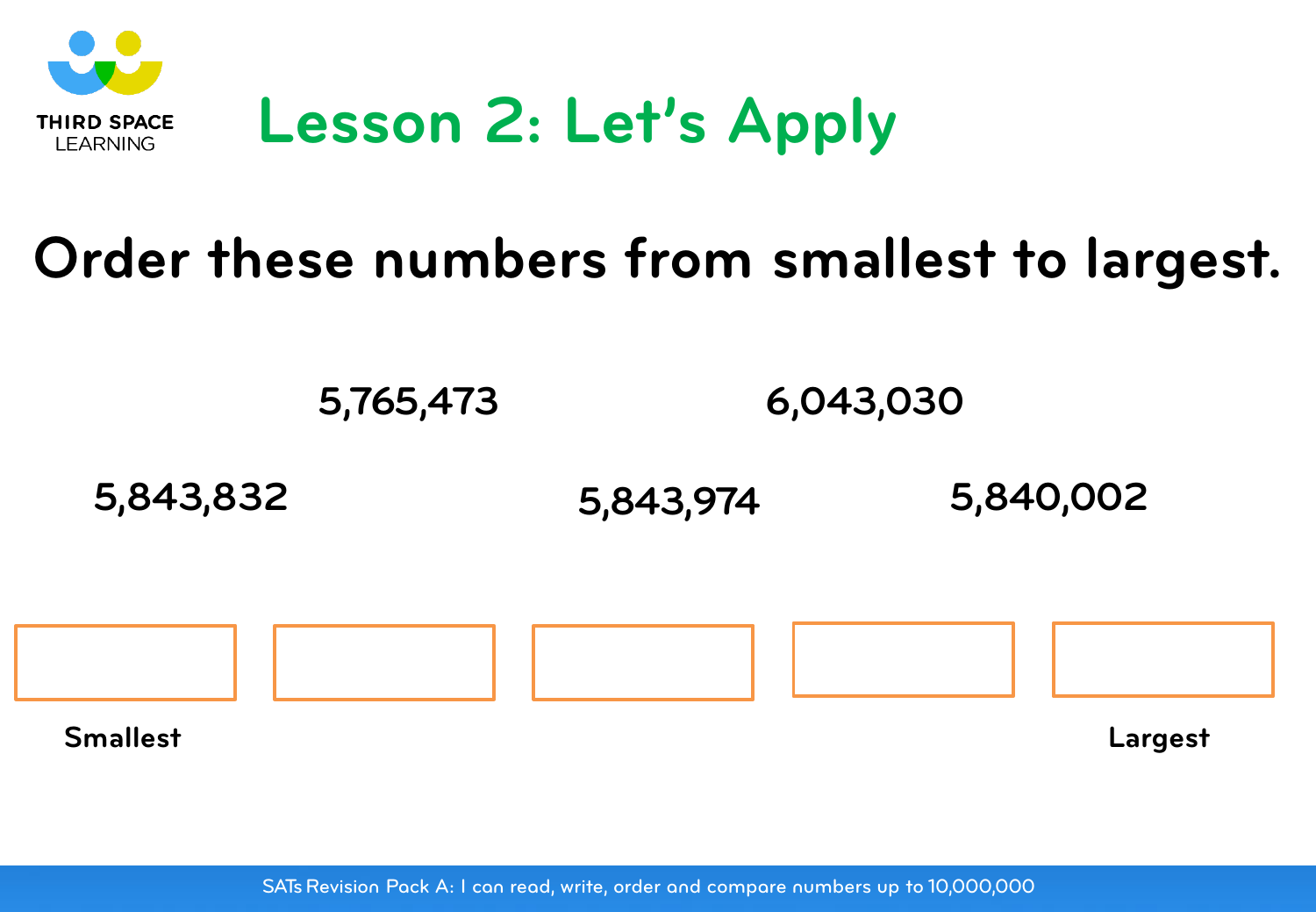

## **Lesson 3: Let's Think**

# **Create a hard and easy question about place value and ordering based on the numbers below.**

**59,483,832 57,483,831 57,584,931 57,483,931**

**What makes the question hard? What makes it easy?**